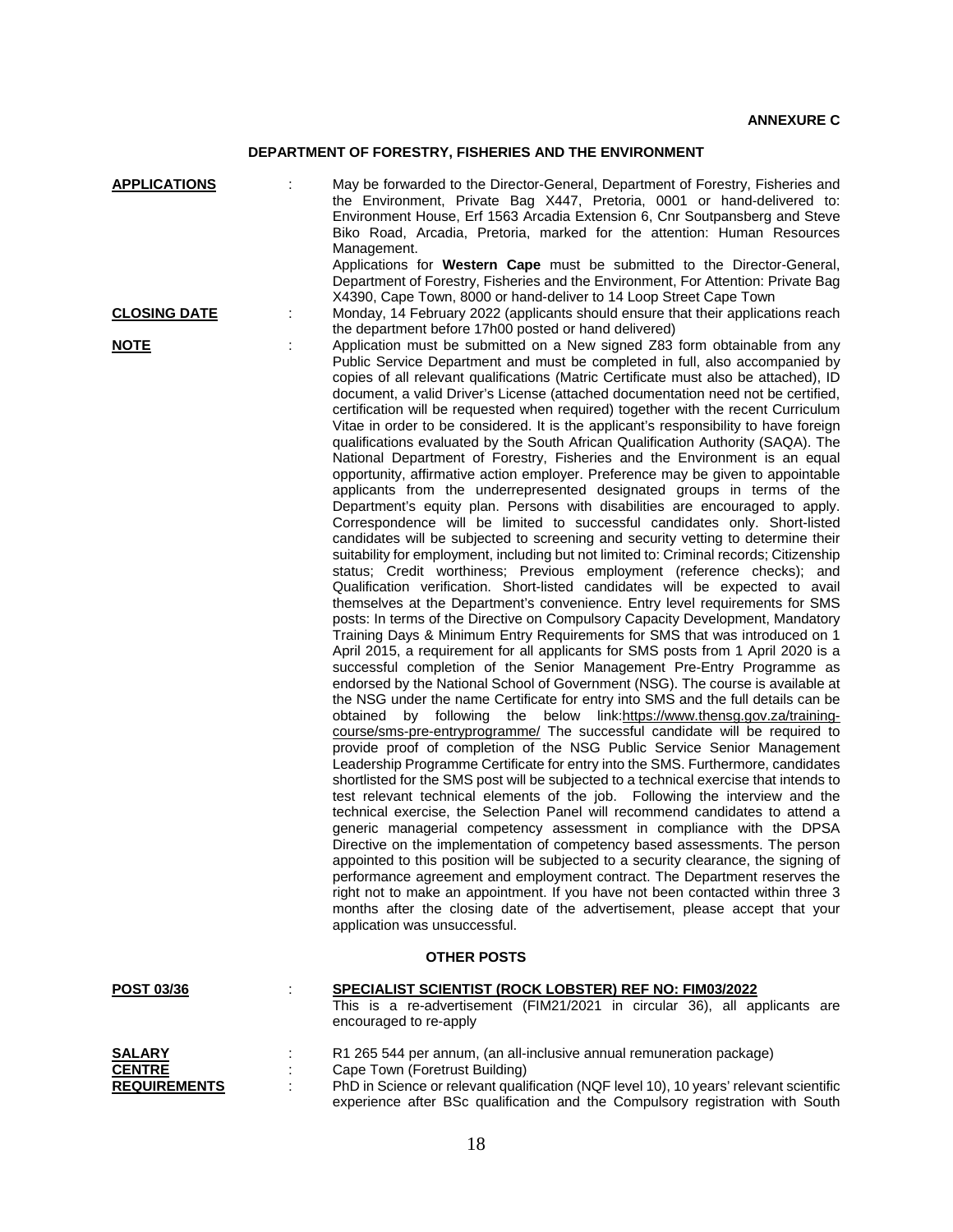| <b>DUTIES</b>                                         | Africa Council for Natural Scientific Professions (SACNASP) as a professional<br>Scientist (copy of registration certificate) or current (in-date a time of application)<br>confirmation of certificate of subscription must be attached) a Knowledge of Marine<br>Living Resources Act; Fishery sector and fisheries management; Knowledge of<br>biology, ecology, life history strategies and population dynamics of fisheries<br>resources; Scientific methodologies and models; Research and development;<br>Computer-aided scientific applications; Technical report writing; Data analysis;<br>Policy development and analysis; Scientific presentation; Skills: Strategic capability<br>and leadership; Decision making; Team leadership; Analytical skills; Financial<br>management; Customer focus and responsiveness; Communication; Networking;<br>Planning and organizing; Conflict management; People management; Change<br>management; Problem solving and analysis; Programme and project management.<br>Perform final review and approvals or audits on scientific projects: Perform<br>scientific functions and establish research and regulatory frameworks; Guide the<br>setting of scientific standards, specifications and service levels according to<br>organizational objectives; Monitor and evaluate scientific efficiency. Provide<br>strategic research direction on scientific matters: Provide expert support and advice<br>to stakeholders; Develop relationships and collaborations at national, regional and<br>international levels; Participate actively at national, regional and international for<br>arena. Play a lead role in the presentation and exchange of scientific knowledge<br>and information; Review scientific publications. Lead, coordinate and develop<br>scientific models and regulatory frameworks: Design scientific methodology for the<br>analysis of scientific data; Evaluate, monitor and disseminate information; Design<br>and develop appropriate scientific models to generate information and knowledge;<br>Formulate and evaluate proposals and compile reports. Research and<br>development: Continuous professional development to keep up with new<br>technologies and procedures; Lead, co-ordinate and conduct basic (fundamental)<br>and applied research; Ensure knowledge generation and dissemination; Review<br>scientific publications; Publish and present research findings; Liaise with relevant<br>bodies/councils on science-related matters; Source funding for research projects.<br>Human Capital development: Mentor, train and develop scientists and others to<br>promote skills/knowledge transfer and adherence to sound scientific principles and<br>code of practice; Supervise scientific work and processes; Manage the<br>performance and development of staff |
|-------------------------------------------------------|------------------------------------------------------------------------------------------------------------------------------------------------------------------------------------------------------------------------------------------------------------------------------------------------------------------------------------------------------------------------------------------------------------------------------------------------------------------------------------------------------------------------------------------------------------------------------------------------------------------------------------------------------------------------------------------------------------------------------------------------------------------------------------------------------------------------------------------------------------------------------------------------------------------------------------------------------------------------------------------------------------------------------------------------------------------------------------------------------------------------------------------------------------------------------------------------------------------------------------------------------------------------------------------------------------------------------------------------------------------------------------------------------------------------------------------------------------------------------------------------------------------------------------------------------------------------------------------------------------------------------------------------------------------------------------------------------------------------------------------------------------------------------------------------------------------------------------------------------------------------------------------------------------------------------------------------------------------------------------------------------------------------------------------------------------------------------------------------------------------------------------------------------------------------------------------------------------------------------------------------------------------------------------------------------------------------------------------------------------------------------------------------------------------------------------------------------------------------------------------------------------------------------------------------------------------------------------------------------------------------------------------------------------------------------------------------------------------------------------------------------------------------------------------------------------------------------------------------------------------|
| <b>ENQUIRIES</b>                                      | Dr. K Prochazka Tel No: (083) 302 8191 e-mail: KProchaska@dffe.gov.za                                                                                                                                                                                                                                                                                                                                                                                                                                                                                                                                                                                                                                                                                                                                                                                                                                                                                                                                                                                                                                                                                                                                                                                                                                                                                                                                                                                                                                                                                                                                                                                                                                                                                                                                                                                                                                                                                                                                                                                                                                                                                                                                                                                                                                                                                                                                                                                                                                                                                                                                                                                                                                                                                                                                                                                            |
| <b>POST 03/37</b>                                     | <b>ANTI-POACHING PROJECT MANAGER REF NO: RCSM 01/2022</b><br>(5 Year Contract Position)                                                                                                                                                                                                                                                                                                                                                                                                                                                                                                                                                                                                                                                                                                                                                                                                                                                                                                                                                                                                                                                                                                                                                                                                                                                                                                                                                                                                                                                                                                                                                                                                                                                                                                                                                                                                                                                                                                                                                                                                                                                                                                                                                                                                                                                                                                                                                                                                                                                                                                                                                                                                                                                                                                                                                                          |
| <b>SALARY</b><br><b>CENTRE</b><br><b>REQUIREMENTS</b> | R882 042 per annum, Total remuneration package, (terms and conditions apply)<br>Pretoria<br>Bachelor's Degree in Project Management / Environmental Science/Conservation<br>or relevant qualification. 5 years' experience required in relevant field. Experience<br>in managing large internationally funded projects and programmes will be an added<br>advantage. Experience in implementing anti-poaching programmes / systems to<br>combat wildlife crime will be an added advantage. Experience and knowledge in<br>project / programme management and implementation. Experience in managing<br>large multidisciplinary projects. Knowledge of anti-poaching systems and / or<br>experience in wildlife security and enforcement. Sound experience in report writing.<br>Experience in the monitoring and evaluation of internationally funded projects.<br>Knowledge in general government administrative procedures and processes (PSA<br>& PSR). Financial and Procurement as well as administrative procedures.<br>Computer Literacy. Leadership and Management skills. Coordination and liaison                                                                                                                                                                                                                                                                                                                                                                                                                                                                                                                                                                                                                                                                                                                                                                                                                                                                                                                                                                                                                                                                                                                                                                                                                                                                                                                                                                                                                                                                                                                                                                                                                                                                                                                                                      |
| <b>DUTIES</b>                                         | skills. Communication skills (written and spoken).<br>Manage the Project titled: Catalyzing Financing and Capacity for the Biodiversity<br>Economy around Protected Areas" (GEF 7 Pillar 1). Manage the project according<br>to GEF and UNEP standards and requirements. Ensure the functioning of the<br>project from initiation of the project to the termination, including project inception<br>activities, annual and quarterly planning, monitoring and reporting, and<br>implementation of project activities, project reviews and project closure. Managing<br>the project budget. Manage anti-poaching related project activities. Manage Project<br>Implementation Task Team and participate in Project Steering Committee                                                                                                                                                                                                                                                                                                                                                                                                                                                                                                                                                                                                                                                                                                                                                                                                                                                                                                                                                                                                                                                                                                                                                                                                                                                                                                                                                                                                                                                                                                                                                                                                                                                                                                                                                                                                                                                                                                                                                                                                                                                                                                                             |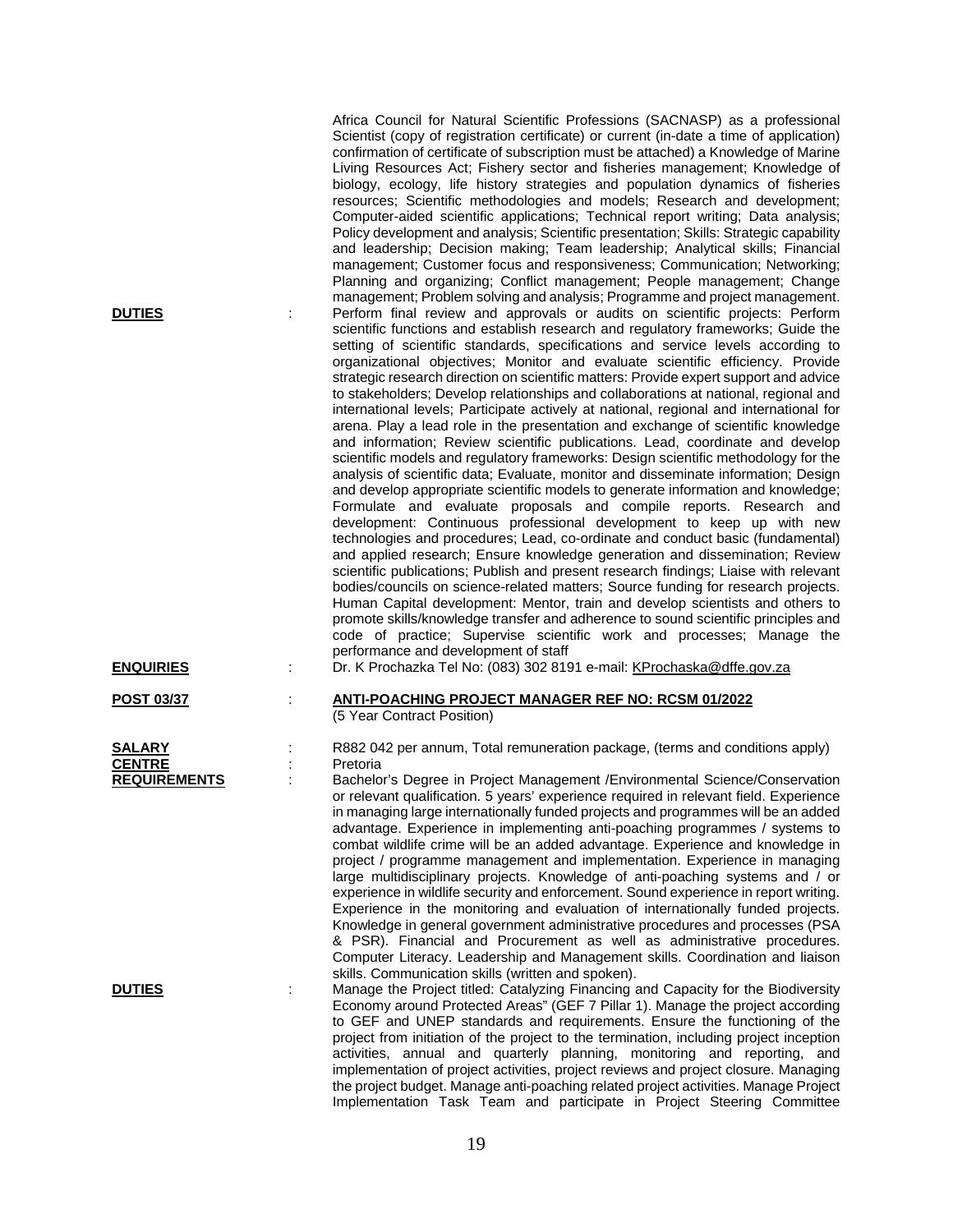| <b>ENQUIRIES</b>                                      | ÷ | meetings. Manage the financial / procurement officer. Ensure alignment of the<br>project to other related projects and provide strategic support to the Chief<br>Directorate: Sector Enforcement.<br>Frances Craigie Tel No: 012 399 9460                                                                                                                                                                                                                                                                                                                                                                                                                                                                                                                                                                                                                                                                                                                                                                                                                                                                                                                                                                                                                                                                                                                                                                                                                                                                                                                                                                                                                                                                                                                                                                                                                                                                                                                    |
|-------------------------------------------------------|---|--------------------------------------------------------------------------------------------------------------------------------------------------------------------------------------------------------------------------------------------------------------------------------------------------------------------------------------------------------------------------------------------------------------------------------------------------------------------------------------------------------------------------------------------------------------------------------------------------------------------------------------------------------------------------------------------------------------------------------------------------------------------------------------------------------------------------------------------------------------------------------------------------------------------------------------------------------------------------------------------------------------------------------------------------------------------------------------------------------------------------------------------------------------------------------------------------------------------------------------------------------------------------------------------------------------------------------------------------------------------------------------------------------------------------------------------------------------------------------------------------------------------------------------------------------------------------------------------------------------------------------------------------------------------------------------------------------------------------------------------------------------------------------------------------------------------------------------------------------------------------------------------------------------------------------------------------------------|
| <u>POST 03/38</u>                                     |   | <b>SENIOR AQUACULTURE ECONOMIST REF NO: FIM04/2022</b>                                                                                                                                                                                                                                                                                                                                                                                                                                                                                                                                                                                                                                                                                                                                                                                                                                                                                                                                                                                                                                                                                                                                                                                                                                                                                                                                                                                                                                                                                                                                                                                                                                                                                                                                                                                                                                                                                                       |
| <b>SALARY</b><br><b>CENTRE</b><br><b>REQUIREMENTS</b> | ÷ | R477 090 per annum (R667 082 Total cost to company)<br>Cape Town (Foretrust Building)<br>Postgraduate Degree in Agriculture Economics or equivalent qualifications in<br>Economics. Three (3) years' experience in the aquaculture or agriculture sector<br>development. Knowledge of the economic and financial (advanced) analytical<br>techniques. Agriculture or aquaculture enterprise development. Knowledge and<br>understanding of the Marine Living Resources Act and legislation related to<br>aquaculture. Theoretical and/ or practical knowledge of aquaculture. Practical and<br>theoretical project management experience. Knowledge of socio-economic<br>development.                                                                                                                                                                                                                                                                                                                                                                                                                                                                                                                                                                                                                                                                                                                                                                                                                                                                                                                                                                                                                                                                                                                                                                                                                                                                        |
| <b>DUTIES</b>                                         |   | Monitor and report economic performance of the South African Aquaculture Sector.<br>Compile economic performance report for the Aquaculture sector covering<br>investment, production, BEE and GDP contribution of the sector. Provide inputs<br>towards the South Africa's Aquaculture Yearbook and ensure all economic<br>performance aspects are properly outlined which include, but not limited to<br>investment, trade status, BEE and GDP contribution, production and job created<br>by the sector on annual basis. Monitor production trends, viability, efficiency, and<br>competiveness of aquaculture initiatives. Provide economic advisory and technical<br>support services for internal and external stakeholders on Aquaculture. Assess and<br>appraise the economic viability of aquaculture initiatives and projects. Provide<br>advisory services to the funding institutions/ agencies on technical viability of<br>aquaculture initiative and projects. Conduct economic assessment Marine<br>Aquaculture Rights applications in line with Marine Living Resources Act (Act 18 of<br>1998) principles. Conduct aquaculture economic and marketing research and<br>technical support tools. Conduct research on challenges affecting the growth and<br>development of the aquaculture sector. And research on aspects of the<br>Aquaculture Generic Economic Models for all species farmed in South African and<br>update the models on annual basis. Facilitate and coordinate access to funding<br>and investment for the aquaculture sector. Identify funding opportunities with the<br>public and private sector and its relevance to the aquaculture funding requirements.<br>Oversee the development of A Directory of Development Finance and Grant<br>Funding Organizations for Aquaculture Operations in South Africa" on biennial<br>basis. Perform administrative and related functions to Aquaculture Economics<br>aspects. |
| <b>ENQUIRIES</b>                                      |   | Ms Khumo Morake Tel No: 012 309 5727                                                                                                                                                                                                                                                                                                                                                                                                                                                                                                                                                                                                                                                                                                                                                                                                                                                                                                                                                                                                                                                                                                                                                                                                                                                                                                                                                                                                                                                                                                                                                                                                                                                                                                                                                                                                                                                                                                                         |
| POST 03/39                                            |   | PRINCIPAL HUMAN RESOURCE PRACTITIONER: SERVICE BENEFITS REF<br><b>NO: FIM05/2022)</b>                                                                                                                                                                                                                                                                                                                                                                                                                                                                                                                                                                                                                                                                                                                                                                                                                                                                                                                                                                                                                                                                                                                                                                                                                                                                                                                                                                                                                                                                                                                                                                                                                                                                                                                                                                                                                                                                        |
| <u>SALARY</u><br><b>CENTRE</b><br><b>REQUIREMENTS</b> |   | R261 372 per annum (R405 344 Total cost to company)<br>Cape Town (Foretrust Building)<br>Applicants must be in possession of a Bachelor's Degree or National Diploma in<br>Human Resources Management or equivalent qualification. Extensive experience<br>in human resources management with specific reference to service benefits.<br>Knowledge of Public Service prescripts/ policies and legislative framework.<br>Experience in working on PERSAL. Good interpersonal relations and<br>communication (Written and Verbal) skills. Computer skills in Ms Office software<br>as well as a PERSAL Certificate: Introduction to PERSAL and Leave Administration<br>(Proof to be attached).                                                                                                                                                                                                                                                                                                                                                                                                                                                                                                                                                                                                                                                                                                                                                                                                                                                                                                                                                                                                                                                                                                                                                                                                                                                                 |
| <b>DUTIES</b>                                         |   | The incumbent will be responsible to supervise and handle: HR Activities, Manage,<br>implement and comply with relevant legislation, regulations, resolutions and<br>prescripts that relates to service benefits and conditions of service: Leave benefits<br>and temporary incapacity leave, injury on duty and medical assistance. Housing<br>allowance, Acting allowance, Long service recognition, Service terminations,                                                                                                                                                                                                                                                                                                                                                                                                                                                                                                                                                                                                                                                                                                                                                                                                                                                                                                                                                                                                                                                                                                                                                                                                                                                                                                                                                                                                                                                                                                                                 |

Resettlements and transfers. Approve and capture transactions on the PERSAL